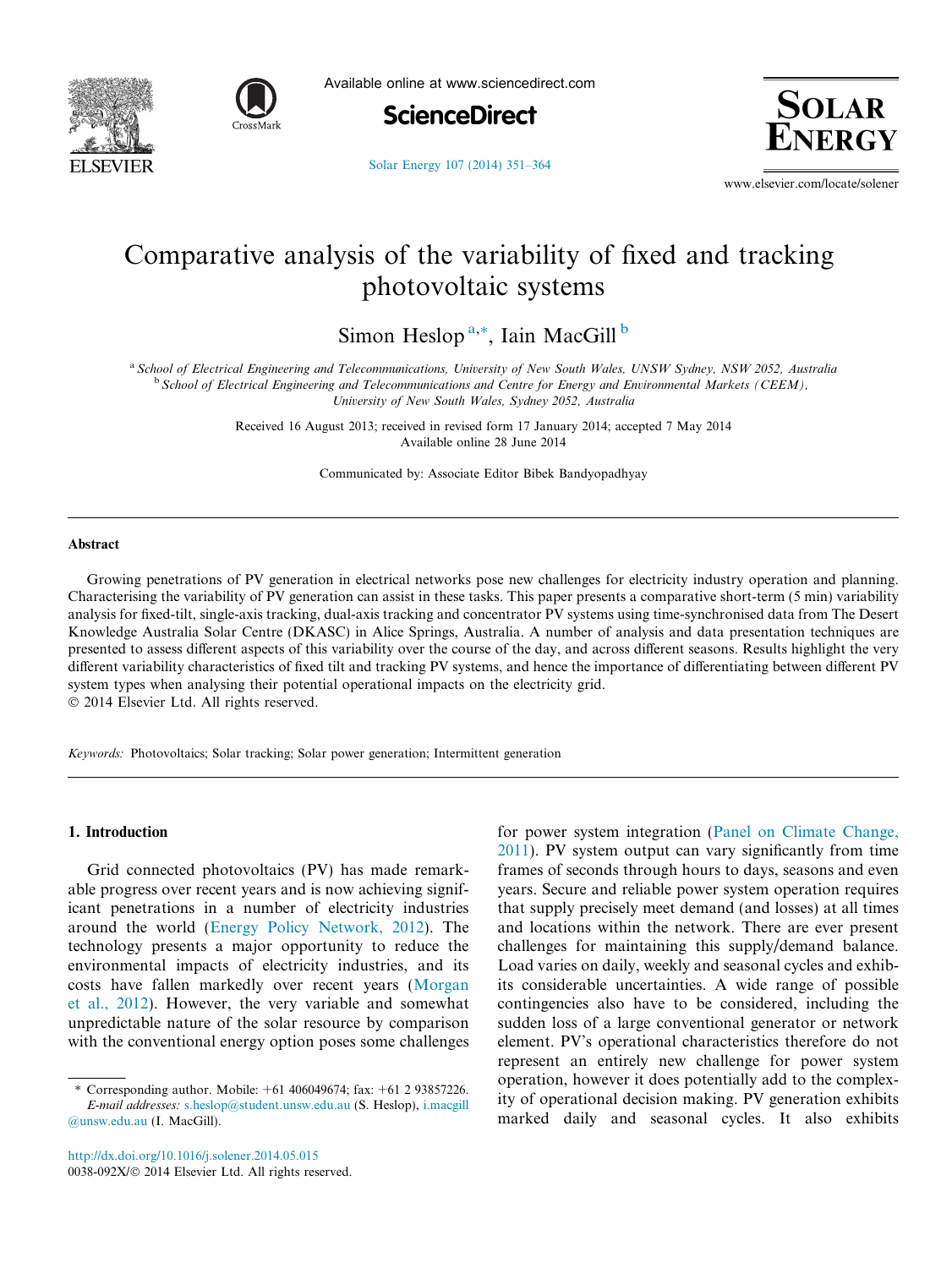potentially considerable variability within these cycles depending on the weather and, particularly, cloud cover. The actual operational characteristics of particular PV systems therefore depend greatly on these conditions at their particular location. However, they will also be impacted by other design and engineering choices including the technical specifications of key equipment such as the PV panels and system size, and its spatial arrangement. A particular issue is the orientation and tilt of fixed panel systems, and the potential use of tracking mechanisms or concentrator systems. Tracking systems orient the PV panels so that they follow the sun across the sky over the day. Concentrator systems orient reflecting surfaces towards the sun in a similar manner, but then concentrate this direct solar insolation onto the PV cells. The overall amount and general daily and seasonal timing of PV generation is, naturally, of key interest to PV system owners and operators as well as other electricity industry participants. This has been a key consideration in the choice between fixed and tracking systems given the generally greater output and extended morning and evening performance of tracking systems, yet also their greater complexity and cost [\(Drury et al.,](#page--1-0) [2013\)](#page--1-0). However, the variability and unpredictability of this PV generation is also a key issue for power system operations. Such variability changes supply/demand balance and hence system frequency generally, and local network flows and hence voltages, locally. Power systems are generally required to operate within strict frequency and voltage standards and high penetrations of PV may often increase the challenges of meeting these. However, PV outputs that are well correlated with load can actually reduce power quality challenges while modern PV inverters offer opportunities to both mitigate adverse PV impacts, and even reduce underlying-pre-existing voltage problems, through active and reactive power management ([Demirok et al.,](#page--1-0) [2009; Liu et al., 2008; Kerber et al., 2009; Hen-Geul](#page--1-0) [et al., 2012; Wenxin et al., 2013; Goodwin and Krause,](#page--1-0) [2013; Huijuan et al., 2012\)](#page--1-0). Characterising the expected 'unmanaged' output of PV generation yet also its variability, is required before these potential adverse impacts and management opportunities can be ascertained. Of particular focus in this paper, are the potential implications of fixed orientation and tilt PV systems versus tracking and concentrating configurations on the nature of such shortterm output variability. The solar insolation reaching a PV panel generally reflects some mix of direct (that is, directly transmitted) and indirect (reflected) insolation. The amount and mix of these depends on the particular weather conditions, and the orientation of the panels with respect to the position of the sun. Sunny skies and panels oriented directly towards the sun maximise the direct component of total insolation. For fixed tilt panels, mornings and evenings will often see a high component of indirect insolation falling upon the panels. Adding to the complexities, concentrator systems can only concentrate direct insolation onto the PV receiver. As such it might be expected that the variability of fixed versus tracking and

concentrator systems might differ significantly. Solar monitoring has long recognised the importance of accurate estimates of both direct normal insolation (DNI) and diffuse insolation in determining expected system performance, although the expense of DNI stations has often limited their application. With respect to actual experience with PV systems, however, there have been challenges in performing comparisons of the variability of these different possible system designs given all of the other factors driving variability. Work to date addressing the variability of PV systems has generally been concerned with the impacts of PV generation on the electricity grid at the system and distribution level due to its intermittent nature. Typically the PV generation profile used for the impact analysis is presented but without an associated analysis of its dynamic behaviour. Such a dynamic characterisation might include for example, how the level of PV generation variability changes over the course of a day or season, ramp rates, temporal and spatial correlation and variability across different time scales from seconds to minutes to hours and beyond (see, for example, [Bai et al., 2007; Bebic et al.,](#page--1-0) [2008; Lew et al., 2010; Saadat et al., 2011; Ueda et al.,](#page--1-0) [2008; Miyamoto and Sugihara, 2009; Papaioannou, 2008;](#page--1-0) [Enslin and Heskes, 2004; Tan and Kirschen, 2007;](#page--1-0) [Batrinu, 2006; Enslin, 2010\)](#page--1-0). Work which does provide some discussion on the characterisation of PV variability includes [\(Renne et al., 2008](#page--1-0)) which present an analysis of ramp rates. The PV output data set used in this analysis is computed using the PVWatts model for 1 min irradiance measurements fixed at a given latitude. [Mills et al. \(2009\)](#page--1-0) provides a brief analysis on the aggregate variability of a number of single-axis tracking systems. As part of an investigation utilizing battery storage to mitigate PV intermittency, [\(Mossoba et al., 2012](#page--1-0)) presents the results of three deployments of one, three and 17 irradiance sensors finding that ramp rates reduce with spatial diversity, and that the frequency and magnitude of ramp rates are much greater over 1 min averages compared to one-second measurements. In [Curtright and Apt \(2008\)](#page--1-0) the data set used for analysis includes three single-axis tracking systems and a distribution function on the frequency of the percentage change in output is presented along with the power spectrum and a correlation measure between the three sites. Spatial and temporal correlation of PV output is again discussed in [Lave and Kleissl \(2010\)](#page--1-0) where data from four sites across Colorado is analysed, finding that correlation reduces with distance and increases with time period. [Hoff and Perez \(2010\)](#page--1-0) presents a model showing how the aggregate variability for a fleet of PV systems reduces according to the number of systems, cloud transit speed and the area of which the systems span. [Hoff and Perez](#page--1-0) [\(2012\)](#page--1-0) expands on this work and verifies the model against actual measured irradiance data. In [Click et al. \(2012\)](#page--1-0), a variability analysis of various PV generation deployment scenarios for Florida, USA is presented. In contrast to [\(Renne et al., 2008; Mills et al., 2009; Mossoba et al.,](#page--1-0) [2012; Curtright and Apt, 2008; Lave and Kleissl, 2010;](#page--1-0)